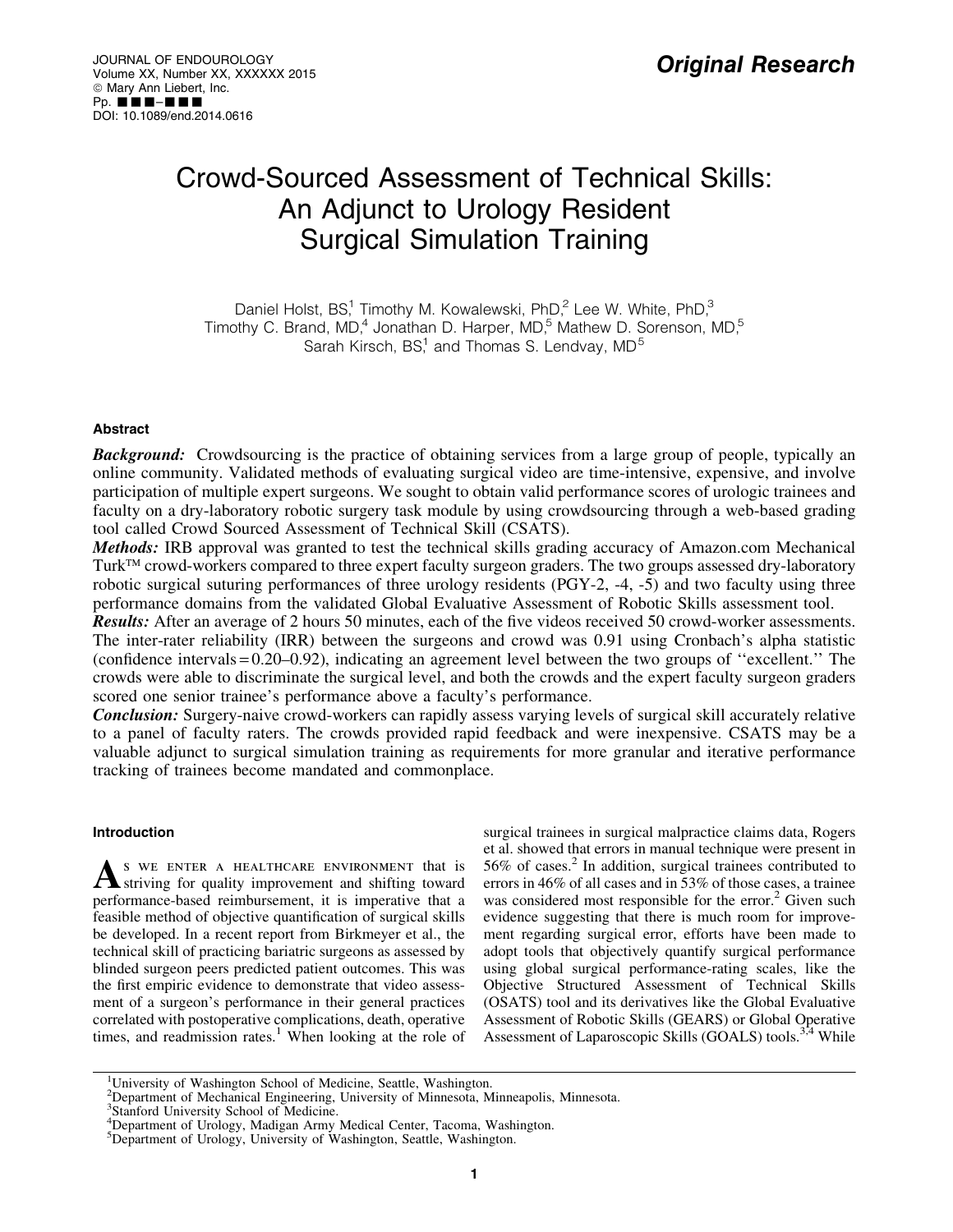these methods are validated and considered the gold standard for evaluating surgical technical skill, they are infrequently used due to time-intensiveness, cost-inefficiency, and lack of standard practices. Subsequently, assessment of surgical trainees relies heavily on direct supervision and feedback given by preceptors, which may be subjective, unreliable, and inefficient.5,6 A cheaper, faster, and less biased means of assessing technical skill is needed.

Crowdsourcing is a means of accomplishing tasks through the work of decentralized independent groups of people who are generally nonexperts in terms of the specific task.<sup>4</sup> Crowdsourcing has been used in a variety of ways to help solve different problems, from helping blind mobile phone users navigate their surroundings $8$  to discovering complex protein folding structures.<sup>9</sup> In Chen et al., surgery-naive crowd-workers accurately assessed the technical skill of a single surgeon on a dry-laboratory robotic suturing task equivalent to assessments provided by a panel of experienced faculty surgeons.<sup>10</sup> The study was limited in that only one performance was assessed, thereby preventing any conclusions regarding variance in terms of surgical training level. We hypothesize that crowdsourcing can be used to obtain valid performance grading of urologic trainees of different levels and faculty on basic robotic skills tasks. Furthermore, we hypothesize that such assessments can be performed in a near-immediate time frame, thus elevating the value of the performance scoring feedback.

### Materials and Methods

#### Evaluation of five unique performances

After the Institutional Review Board approval, two subject pools of video reviewer groups were recruited for this study: Amazon.com Mechanical Turk™ (Amazon.com, Seattle, WA) users and expert faculty surgeon graders, whose expertise and practice involve robotic surgery. Recruitment emails to the surgeons were sent and announcements were posted to the Mechanical Turk crowdsourcing platform. Two hundred fifty subjects were recruited through the Amazon.com Mechanical Turk platform and served as our crowd-workers. (Fig. 1). To qualify for the study, the crowdworkers had to have completed 100 or more Human Intelligence Tasks (HITs), the task unit used by Mechanical



FIG. 1. Flowchart of how Amazon Turk users were distributed across the five videos.

Turk, and must have had a greater than 95% approval rating as qualified by the Amazon.com site, described in Chen et al.<sup>10</sup> These workers were identified only by a unique anonymous user identification code provided by Amazon .com and no other information was known about them (gender, age, sex, ethnicity, etc). Each Mechanical Turk subject was compensated 0.50 USD for participating. The expert faculty surgeon grader group consisted of three experienced robotic surgeons, who have all practiced as attending surgeons for a minimum of 3 years with predominantly minimally invasive surgery practices and familiar with evaluating surgical performances by video analysis. (Fig. 1) The expert faculty surgeon graders did not receive monetary compensation. All graders were required to be older than 18 years of age.

A surgical skill assessment survey was developed and hosted online on a secure server. The survey consisted of two main parts. First, the subjects were given a qualification question in which they were shown two videos of a pair of surgeons performing a Robotic Fundamentals of Laparoscopic Surgery (RFLS) block transfer task displayed side-byside. (Fig. 2). The surgeon in the left video performed the task with a high level of skill, while the surgeon in the right video performed the task with an intermediate level of skill. The skill level was based on published benchmark metrics for this particular task.<sup>11,12</sup> The crowd-workers were asked to select the performance that they thought showed the higher level of skill. Crowd-workers who failed to pick the correct video were excluded from the analysis, but were still remunerated. The expert faculty surgeon graders did not participate in this qualifying question. The survey also contained an attention question to ensure that the assessor was actively paying attention. Assessors who incorrectly answered the attention question were also excluded from the analysis.

For the second step of the survey, five videos were recorded of three urology residents (PGY-2, -4, -5) and two urology faculty performing a robotic FLS intracorporeal suturing module as part of a standard residency training session. (Fig. 3) The length of each video was  $5'00$ ,"  $2'05$ ,"  $3'06$ ," 1'33,'' and 1'00,'' respectively. (Table 1) These videos were deidentified and uploaded to the online survey, which incorporated three domains from the GEARS validated robotic surgery rating tool<sup>13</sup> (Fig. 4). Both crowd-workers and expert faculty surgeon graders were blinded toward the identity and experience level of the surgeon in each video performance. Fifty unique Mechanical Turk crowd-workers and three expert faculty surgeons graded each video based on the three technical skills domains (Table 1). Based on our experience in analyzing the response performance of crowds in comparison to expert reviews, we have determined that 30–50 valid crowd responses are sufficient to achieve satisfactory agreement. An internal analysis of the data collected in a previous study by our team (Chen et al. 2014) simulated the effect of smaller crowd sizes and found that this number of crowd responses generated a crowd score that fell within the agreement criteria used a majority of the time.<sup>10</sup> Since then, this number of crowd responses has been used as we have observed that it balances the cost of performing the crowd assessment with the composite agreement between the crowd and the experts. In addition, crowd-workers were able to assess as many videos as available to them. That is, a single crowd-worker may have been able to assess up to all five of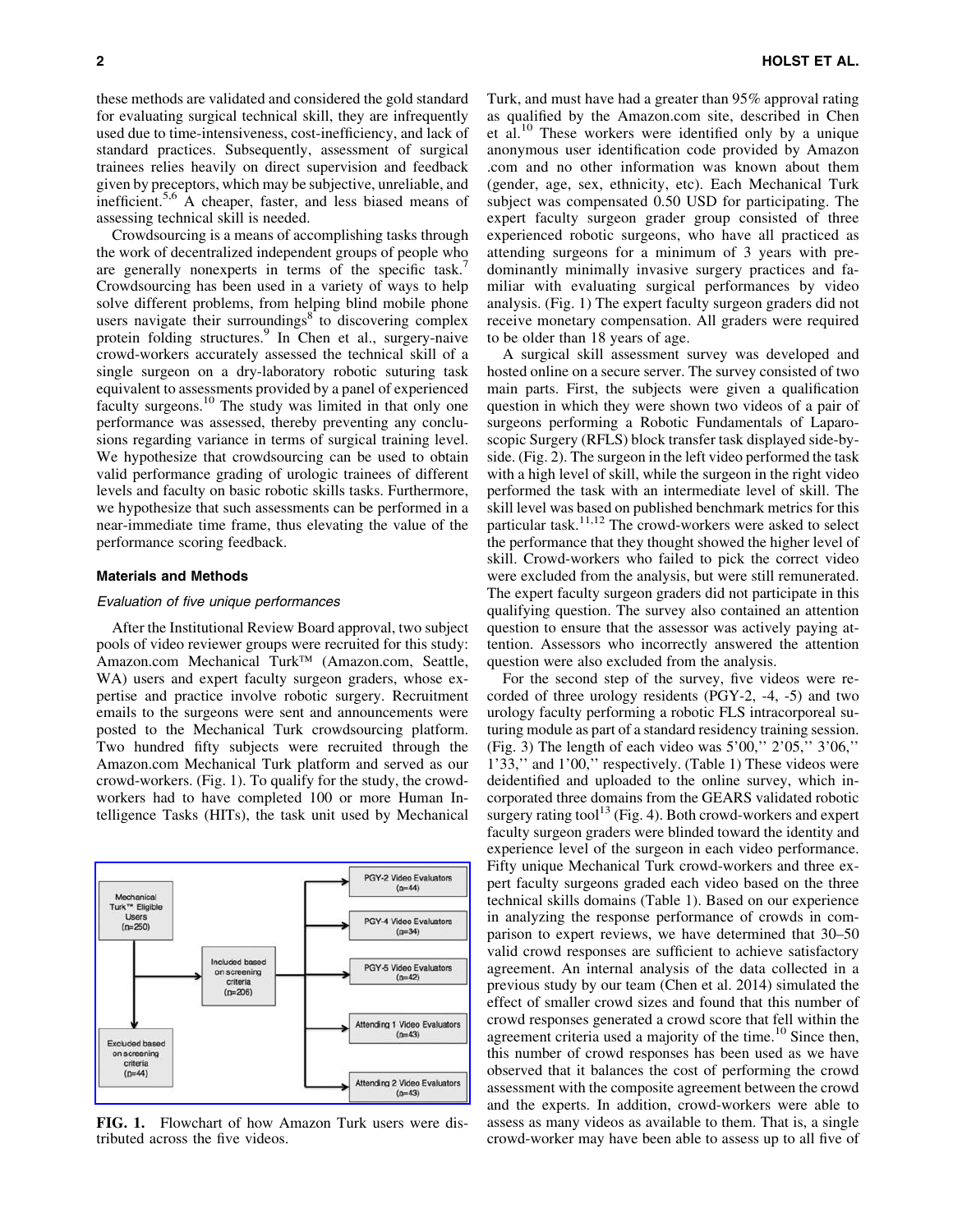

the videos or as few as one video depending on the number of remaining HITs available.

Videos were presented to each expert faculty surgeon grader in identical sequence; crowd-worker videos were not shown in a consistent sequence nor was a single crowdworker guaranteed a chance to review all videos. Composite performance scores were tallied by summing the Likert ratings across the three domains with a scale of 3–15. The mean of the crowd-workers' composite scores was compared to that of the expert faculty surgeons' and assessed for correlation using Cronbach's alpha statistic to assess the degree of concordance. Following common practice, levels above 0.9 were adopted to indicate ''excellent agreement,'' down to 0.7 to indicate ''good agreement,'' and levels below 0.5 to indicate "poor unacceptable" levels of agreement.<sup>14</sup>

### Cold vs warm performance evaluation

In addition to the above study in which crowd-workers and surgeons evaluated performances representing varying levels of training and skill, an adjunct study was performed in which the crowd evaluated a single urology resident performing an intracorporeal robotic suturing task without any warm-up and then after 10 minutes of practice with faculty-guided feedback. Performances were captured through video streamed from the robotic console. For the first performance, the res-



FIG. 3. Screenshot of criterion video: intracorporeal robotic suturing video graded by subjects in this study.

FIG. 2. Screenshot of RFLS block transfer task side-by-side video used to screen subjects. Subjects who could not correctly identify the best performance were screened out.

ident completed the task cold (i.e., without any warm-up or instruction) and the deidentified video was posted to the Mechanical Turk site with the GEARS grading tool and discrimination questions. Immediately after 10 minutes of guided instruction, a criterion robotic suturing task was performed again, captured on video (warm), and posted to the Mechanical Turk site, as described above.

A total of ninety Mechanical Turk crowd-workers were recruited to evaluate the two resident videos and a third video of a faculty surgeon performing the same task. The faculty performance served as a calibration of the crowds to ensure that the crowds could discriminate higher levels of performance. Each of the three videos was evaluated by 30 crowdworkers and the same screening criterion was used as above.

# **Results**

#### Evaluation of five unique performances

After eliminating crowd-workers who were excluded based on our screening criteria, we were left with grades from 206 Mechanical Turk crowd-workers (Fig. 1). We found that only 30 of the 206 responses were from crowd-workers who evaluated more than one video. In addition, only one crowdworker evaluated all five videos. It took an average of 2 hours 50 minutes for each video to receive 50 crowd-worker scores. In comparison, it took the three expert faculty surgeon graders 26 hours to return their grades for the videos. The composite scores and frequency of scores given to each performance by both the crowd-workers and expert surgeon graders are shown in Table 1. The crowds rated the performances in the same order of skill level as the faculty. The crowds and faculty both graded the PGY-2 performance lowest, with mean composite scores of 8.27 and 7.00, respectively. Attending #2 scored highest by both crowds and faculty with a mean score of 13.0 from the crowd and 14.7 by the faculty on a scale up to 15. Interestingly, one senior trainee's performance (PGY-4) was rated higher than one of the attending surgeon's performance (attending #1) by both grading groups. Inter-rater reliability (IRR) between the surgeons and crowd was 0.91 using Cronbach's alpha statistic, which indicates an agreement level between the two groups as excellent. The linear relationship between the surgeon grades and crowd grades is shown in Figure 5.

## Cold vs warm performance evaluation

After exclusion of subjects who failed to pass our screening criteria, we were left with grades from 65 Mechanical Turk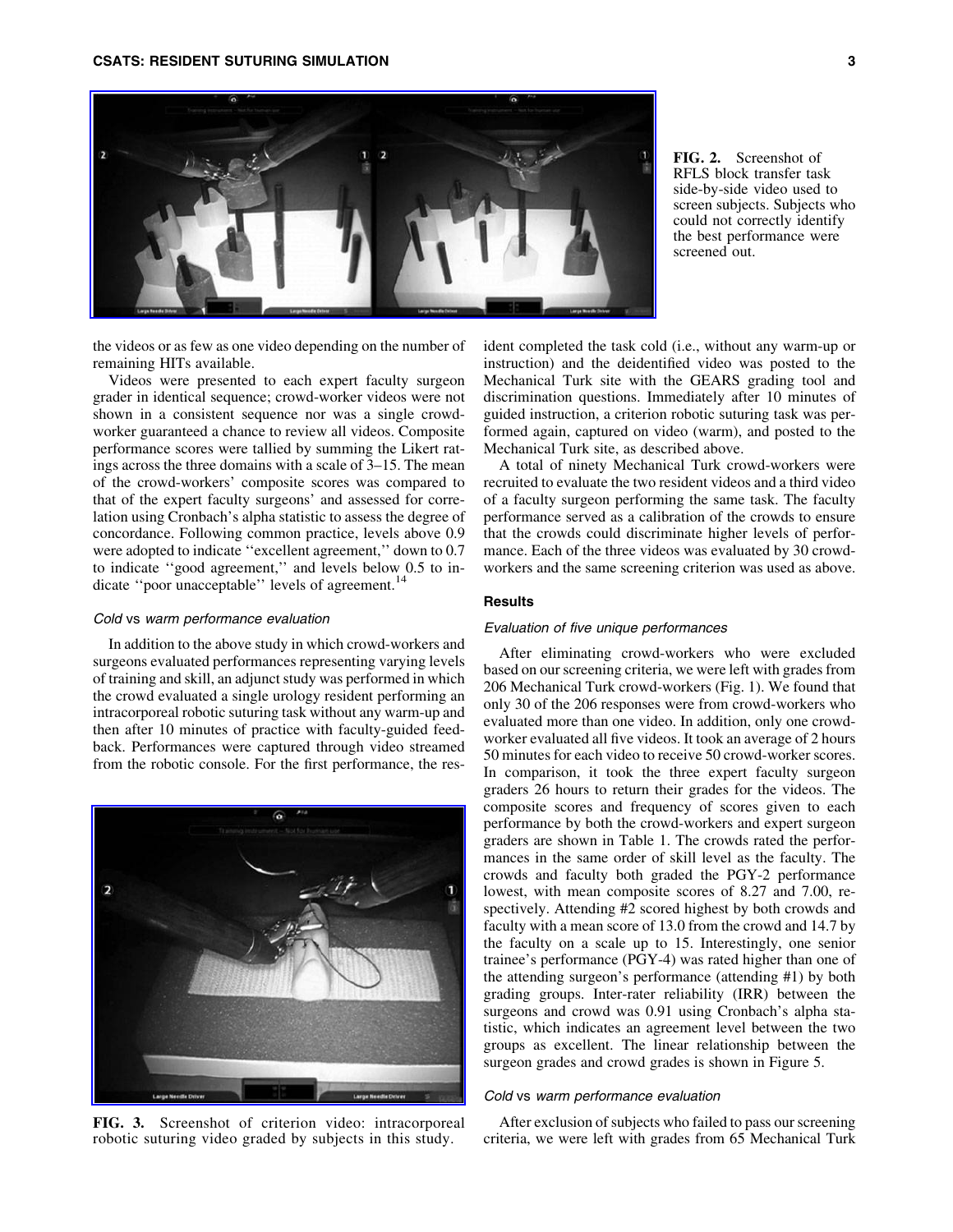| Score given<br>Training level (video length) PGY-2 (5'00") PGY-4 (2'05") PGY-5 (3'06") Attending 1 (1'33") Attending 2 (1'00") | Performance by training level |              |             |              |              |  |
|--------------------------------------------------------------------------------------------------------------------------------|-------------------------------|--------------|-------------|--------------|--------------|--|
|                                                                                                                                |                               |              |             |              |              |  |
| Mechanical Turk <sup>TM</sup> subjects                                                                                         |                               |              |             |              |              |  |
| Initial N                                                                                                                      | 50                            | 50           | 50          | 50           | 50           |  |
| Oualified $N$<br><b>CSATS</b>                                                                                                  | 44                            | 34           | 42          | 43           | 43           |  |
| Mean $(SD)$                                                                                                                    | 8.27(2.31)                    | 11.32(2.31)  | 9.93(2.48)  | 10.02(2.48)  | 12.97(1.91)  |  |
| 95% CI                                                                                                                         | 7.54, 8.91                    | 10.55, 12.10 | 9.18, 10.68 | 9.28, 10.77  | 12.41, 13.55 |  |
| Faculty surgeon graders                                                                                                        |                               |              |             |              |              |  |
| Initial N                                                                                                                      | 3                             |              |             | 3            | 3            |  |
| <b>Oualified N</b><br><b>CSATS</b>                                                                                             | 3                             | 3            | 3           | $\mathbf{3}$ | 3            |  |
| Mean $(SD)$                                                                                                                    | 7.00(1.00)                    | 11.00(1.73)  | 8.33 (2.08) | 10.33(2.52)  | 14.67(0.58)  |  |
| 95% CI                                                                                                                         | 5.87, 8.13                    | 9.04, 12.96  | 5.98, 10.69 | 7.49, 13.18  | 14.01,15.00  |  |

Table 1. Summary of Grades Assigned to Each of the Five Video Performances (PGY-2, -4, -5, Attending 1, Attending 2)

CI = confidence intervals; SD = standard deviation.

crowd-workers. Both videos received 30 crowd-worker grades each in 1 hour and 6 minutes. The mean composite score for the cold performance was 8.41 (95% confidence intervals [CI]: 7.33, 9.49) and the mean score for the warm performance was 9.61 (95% CI: 8.56, 10.86) demonstrating 14% improvement in performance (Table 2). A box plot of the estimated distribution of scores of the cold and warm performances is shown as well as the estimated distribution of scores from an expert faculty member performance for comparison (Fig. 6).

## Discussion

Despite being the current gold standard for objective assessment of technical skill, global rating scales, such as OSATS and the numerous derivative tools it implies, like GEARS, remain underutilized in academic training centers. One major limitation of OSATS is that many feel that the method is not objective.<sup>15</sup> OSATS assessments are often performed in person by a small panel or an individual and unless videos are obtained, it is difficult or impossible to blind

assessors to the identity of the subject performing the task. Even if blinded videos are used, raters tend to be from the same training programs as their learners, which inherently carry subjective biases. Efforts taken to blind OSATS evaluators to the performer often result in more inefficiency and require that faculty allocate additional time from their practices to review these videos. The anonymity of Crowd Sourced Assessment of Technical Skill (CSATS) makes this a unique alternative. In addition, using crowdsourcing enables to scale both large numbers of videos and large pools of reviewers to increase statistical power and IRR.

CSATS may be of value as an adjunct or screening tool used to identify trainees who could benefit from targeted faculty-guided instruction. Furthermore, as surgical training programs attempt to utilize proficiency-based benchmarking for advancement, more objective performance data will need to be analyzed. Standard training methods such as highimpact one-on-one instruction are invaluable and cannot be replaced,<sup>16</sup> however, methods to triage skill deficits rapidly may enable more efficient use of simulation education and curriculum design.

| <b>Depth perception</b>                                                                                                |   |                                                                           |   |                                                                                            |
|------------------------------------------------------------------------------------------------------------------------|---|---------------------------------------------------------------------------|---|--------------------------------------------------------------------------------------------|
|                                                                                                                        | 2 | 3                                                                         | 4 | 5                                                                                          |
| Constantly overshoots<br>target, wide swings,<br>slow to correct                                                       |   | Some overshooting or<br>missing of target, but<br>quick to correct        |   | <b>Accurately directs</b><br>instruments in the<br>correct plane to target                 |
| <b>Bimanual dexterity</b>                                                                                              |   |                                                                           |   |                                                                                            |
|                                                                                                                        | 2 | ٦                                                                         | 4 | 5                                                                                          |
| Uses only one hand,<br>ignores nondominant<br>hand, poor coordination                                                  |   | Uses both hands, but<br>does not optimize<br>interaction between<br>hands |   | Expertly uses both<br>hands in a<br>complementary way to<br>provide best exposure          |
| <b>Efficiency</b>                                                                                                      |   |                                                                           |   |                                                                                            |
|                                                                                                                        | っ | ٦                                                                         | 4 | 5                                                                                          |
| Inefficient efforts;<br>many uncertain<br>movements; constantly<br>changing focus or<br>persisting without<br>progress |   | Slow, but planned<br>movements are<br>reasonably organized                |   | Confident, efficient and<br>safe conduct, maintains<br>focus on task, fluid<br>progression |

FIG. 4. Objective structured assessment tool; Global Evaluative Assessment of Robotic Skills (GEARS) (adapted from Goh et al. $^{13}$ ).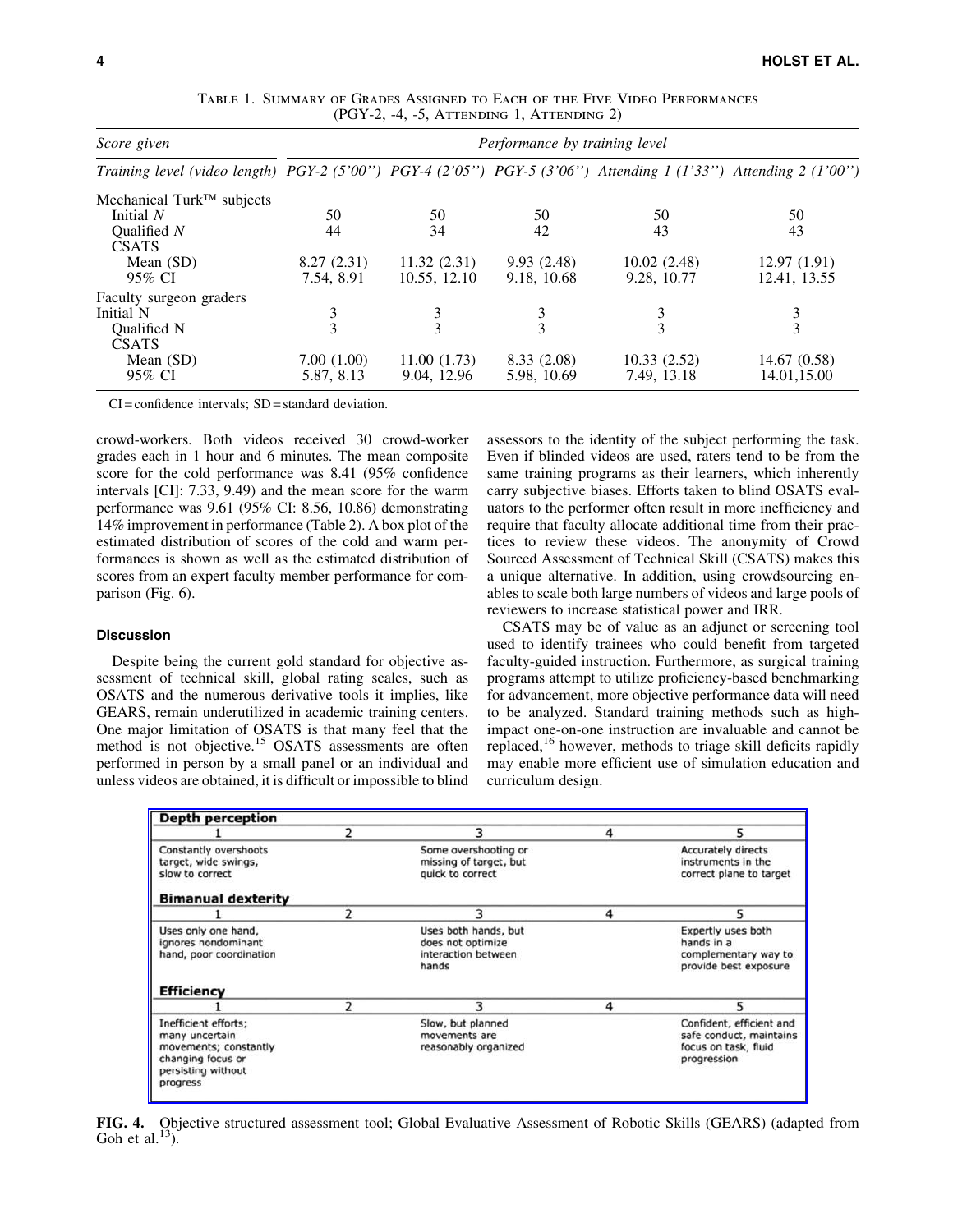

FIG. 5. The scatter plot shows the composite grades given by surgeons (*x*-axis) and crowds (*y*-axis) for each of the five videos. The linear relationship between crowd and surgeon grades for the different videos is shown and has an  $R^2$  value of 0.93. CSATS =Crowd Sourced Assessment of Technical Skill.

In a previous study, Chen et al. showed that crowds can provide equivalent grading of suturing performances in a drylaboratory setting; however, this study was limited in that only one video was evaluated. In this study, we showed that crowds could discriminate between varying levels of surgical skill—as effectively as expert faculty surgeon graders—in the five performance videos and with the expected ranking in the cold, warm, and expert case. In the case of the five performance videos, grades were obtained in less than 3 hours, and in the case of the warm versus cold videos, grades were obtained in about 1 hour. Feedback in training is effective if it is near real time, $17$  yet many simulation training curricula call for independent practice of trainees in unsupervised environments due to limitations on faculty time. In this area, CSATS could provide an intermediate form of near real-time feedback that could be summarized for the performer and presented to the educator to help tailor training.

A limitation of this study is that only dry-laboratory performances were assessed. Real human surgery is far more complex than simple dry-laboratory suturing procedures, and it remains to be seen if crowd evaluators who have no knowledge of relevant anatomy can accurately assess ani-

Table 2. Summary of Grades Assigned to Cold and Warm Resident Performances

|                           | Cold trainee vs warm trainee vs expert |             |              |  |  |  |
|---------------------------|----------------------------------------|-------------|--------------|--|--|--|
| Score given               | Cold                                   | Warm        | Expert       |  |  |  |
| Mechanical Turk™ subjects |                                        |             |              |  |  |  |
| Initial N                 | 30                                     | 30          | 30           |  |  |  |
| Qualified $N$             | 22.                                    | 21          | 25           |  |  |  |
| <b>CSATS</b>              |                                        |             |              |  |  |  |
| Mean $(SD)$               | 8.41 (2.58)                            | 9.71(2.69)  | 12.8(2.24)   |  |  |  |
| 95% CI                    | 7.33, 9.49                             | 8.56, 10.86 | 11.92, 13.68 |  |  |  |

CSATS = Crowd Sourced Assessment of Technical Skill.



FIG. 6. Box plots showing crowd-worker composite scores for trainee's cold and warm performances and an expert performance of the same task. Notches indicate median 95% confidence intervals (CI).

mate surgery. Another limitation of this study is that only videos of robotic surgery were used; thus, it is difficult to make conclusions with regard to how crowds would evaluate performances across different surgical approaches (laparoscopic, open). Future studies aim to include videos across a range of surgical approaches as well as include human surgery. Methods to identify crowd-workers who demonstrate more accurate scoring as related to expert assessors will aid in reducing the volume of crowd-workers needed to perform the tasks—honing the crowd. Additional validation is required before CSATS is imbedded into training centers, yet forces in healthcare are driving educators to develop novel training methods to deal with the massive influx of objective surgical skills data. Scaling these data evaluations will not be feasible with the current state of faculty resources.

## **Conclusions**

We demonstrate that CSATS is a rapid accurate method for obtaining basic robotic dry-laboratory technical skills assessments for trainees and faculty. Furthermore, we demonstrate that untrained crowds could provide near-immediate global performance feedback using validated surgical skills assessment tools and identify improvement of skill over a short period of time of training. Utilizing crowdsourcing as a means to assess technical surgical skills provides an objective and efficient way to evaluate surgical trainees. CSATS allows for continuous iterative performance tracking with minimal resource utilization. Applications within surgical training programs need to be rigorously evaluated and ultimately linked to tracking longitudinal improvement among the trainees.

# Disclosure Statement

Dr. Thomas Lendvay, Dr. Lee White, and Dr. Tim Kowalewski are cofounders in CSATS, Inc., a newly formed company dedicated to skills evaluation. All research undertaken in this article preceded the formation of CSATS, Inc. No competing financial interests exist for all other authors.

# References

1. Birkmeyer JD, Finks JF, O'Reilly A, et al. Surgical skill and complication rates after bariatric surgery. [N Engl J](http://online.liebertpub.com/action/showLinks?pmid=24106936&crossref=10.1056%2FNEJMsa1300625) [Med](http://online.liebertpub.com/action/showLinks?pmid=24106936&crossref=10.1056%2FNEJMsa1300625) 2013;369:1434–1442.